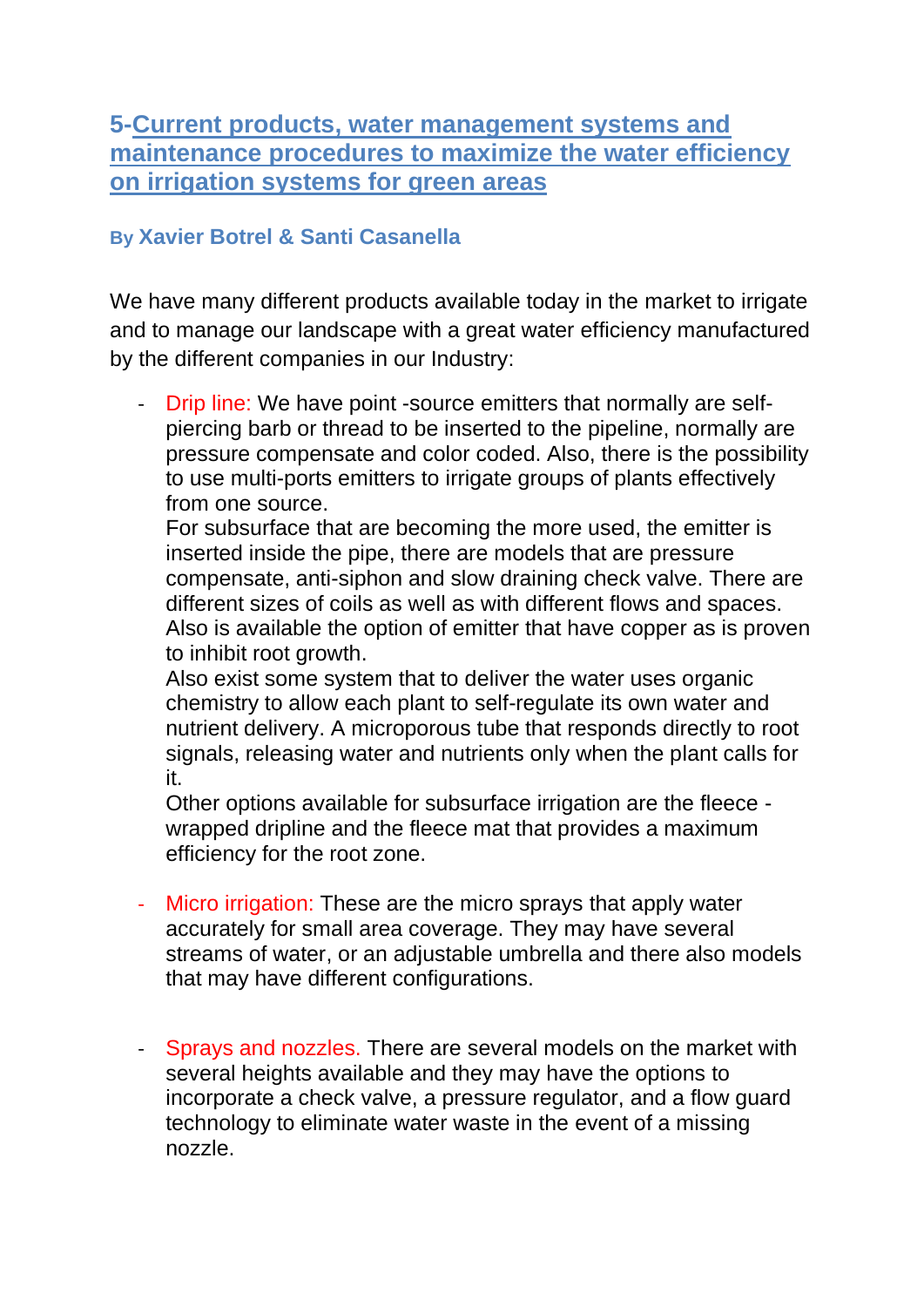Regarding nozzles there are different types: fix arc nozzles, adjustable arc nozzles, strip pattern nozzles, stream nozzles, bubblers. This big variety of nozzles allow us to irrigate the exact area we want without caring of the shape of the design. All nozzles have different radius and flow and are normally identified by colors. When using bubblers to irrigate trees or shrubs, there is the option to use a system call Root Zone Watering, that deliver water and oxygen directly across all levels of the root zone thanks to their StrataRoot baffles. We may use pressure compensate bubblers for accurate water flow as well as choose different flows depending on the tree. This system has a durable locking cap for vandal resistance.

- Multi stream, multi-trajectory rotating nozzles (MSMTR): Represent an alternative to fixed spray heads for the irrigation of small landscape areas. Preliminary investigations have suggested that MSMTR sprinklers can apply water with higher distribution uniformities than fixed sprays, offering the potential for water conservation around 31%. MSMTR sprinklers have lower precipitation rates than fixed sprays heads and may be expected to need longer run times to meet a given required amount. The higher uniformity they have partially mitigates this.

Study done by (K. H. Solomon, J. A. Kissinger, G. P. Farrens, J. Borneman).

2007 American Society of Agricultural and Biological Engineers ISSN 0883−8542

We have actually different brands on the market, as mentioned the save of water is very important. They have a better distribution, have less affectation by the wind and have a better infiltration on the soil, because all these reasons, they are becoming the more used product for the professionals.

- Rotors: There are many different types: on plastic or on stain steel. Also, there is the option of to have a pressure regulated on the body to be sure that the nozzle works with the exact pressure and have a good uniformity. There is the option of a drain check valve on the body to prevent low -head drainage up to 4,5m of elevation. Some brands have also a flostop to close the flow of water from an individual sprinkler. Is interesting for vandalism to use the Automatic Arc Return option or Memory Arc option, so when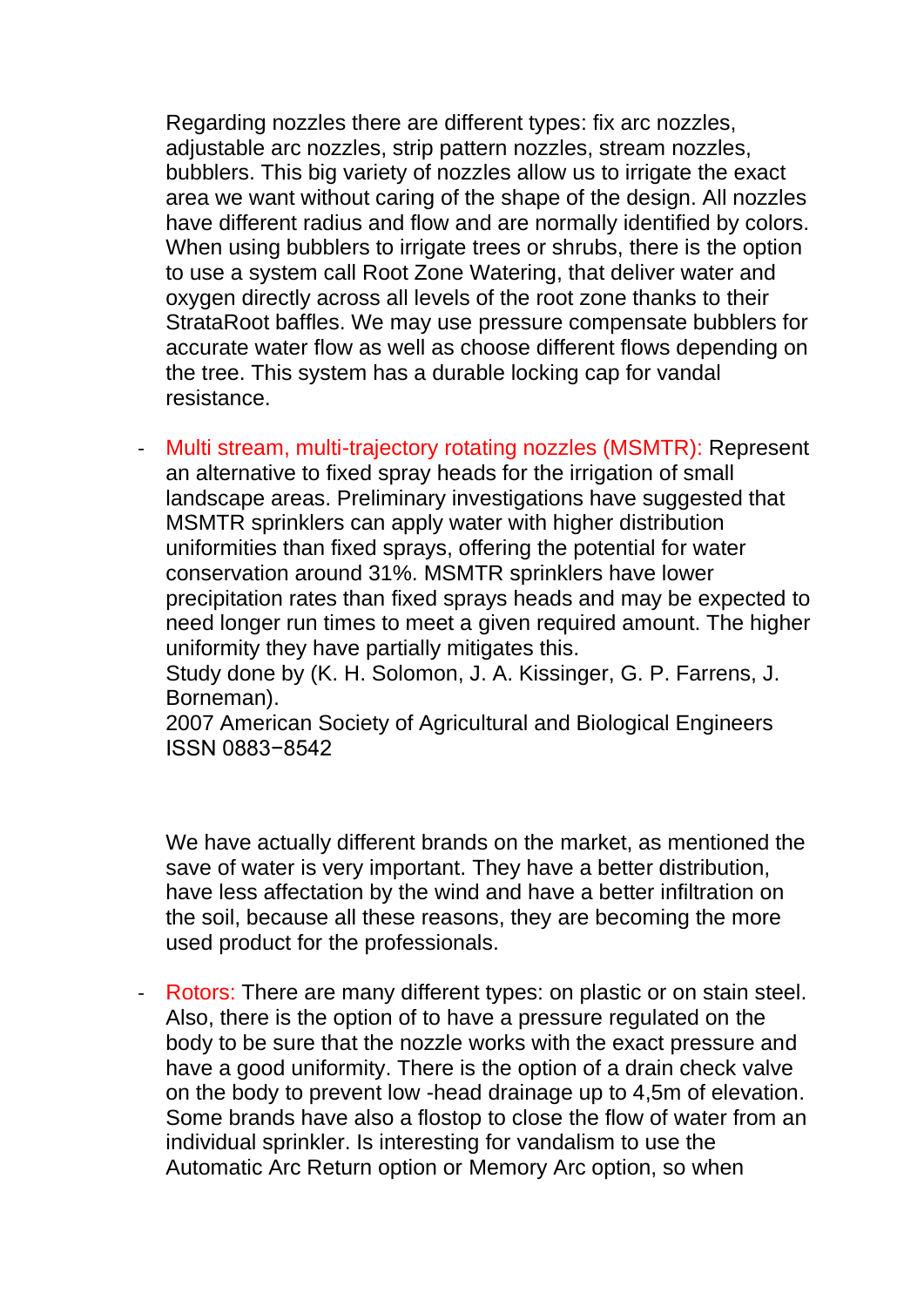someone move the turret manually, it returns the turret to the original arc pattern. Always there are available several choices of nozzles that have different colors and may have also different trajectories: standard, high flow, low angle, and match precipitation ones.

- Valves: More current ones are manufactured of PVC and Glassfilled nylon but also are available on Brass. We also find the option of valves that have a special filter that are used when we have dirty water, each time the water pass through the diaphragm, there is a disc that scours the filter to prevent any debris to go inside the diaphragm channel.

There is the option to use a pressure regulator to be installed between the solenoid and the valve, this one maybe with a fix pressure or an adjustable one, depending on if we are using drip, sprays, or rotors. Valves may have a 24v solenoid or DC- latching solenoid depending on the kind of controller we are going to use.

- Controllers: We have on the market many available Standard controllers. Also are available a big range of Battery powered controllers and Bluetooth controllers.

Controllers maybe connected with electrical cables or with a decoder cable when using this type of technology. We have options on the market that goes from 2 stations to 225 stations. Also, we have other options as: to connect different sensors, to manage one or more master valves; to use the function of cycle and soak that someone's has; to use a remote control; to use a flow management option that is interesting for the big installations.

- Smart controllers: They offer the option to connect to Wi-Fi platforms. They allow to have a predictive watering base on weather forecast and data collected. They allow to have a remote management. Also is interesting the option for maintenance companies to do a Multisite management as they have a Mapbased navigation and status.

All these systems are Cloud base, they have a good flow monitoring, they provide with a quick alarm message in case a problem occurs and provide with an interesting alarm reporting. They have the capability to be integrate on the Smart home of an end user.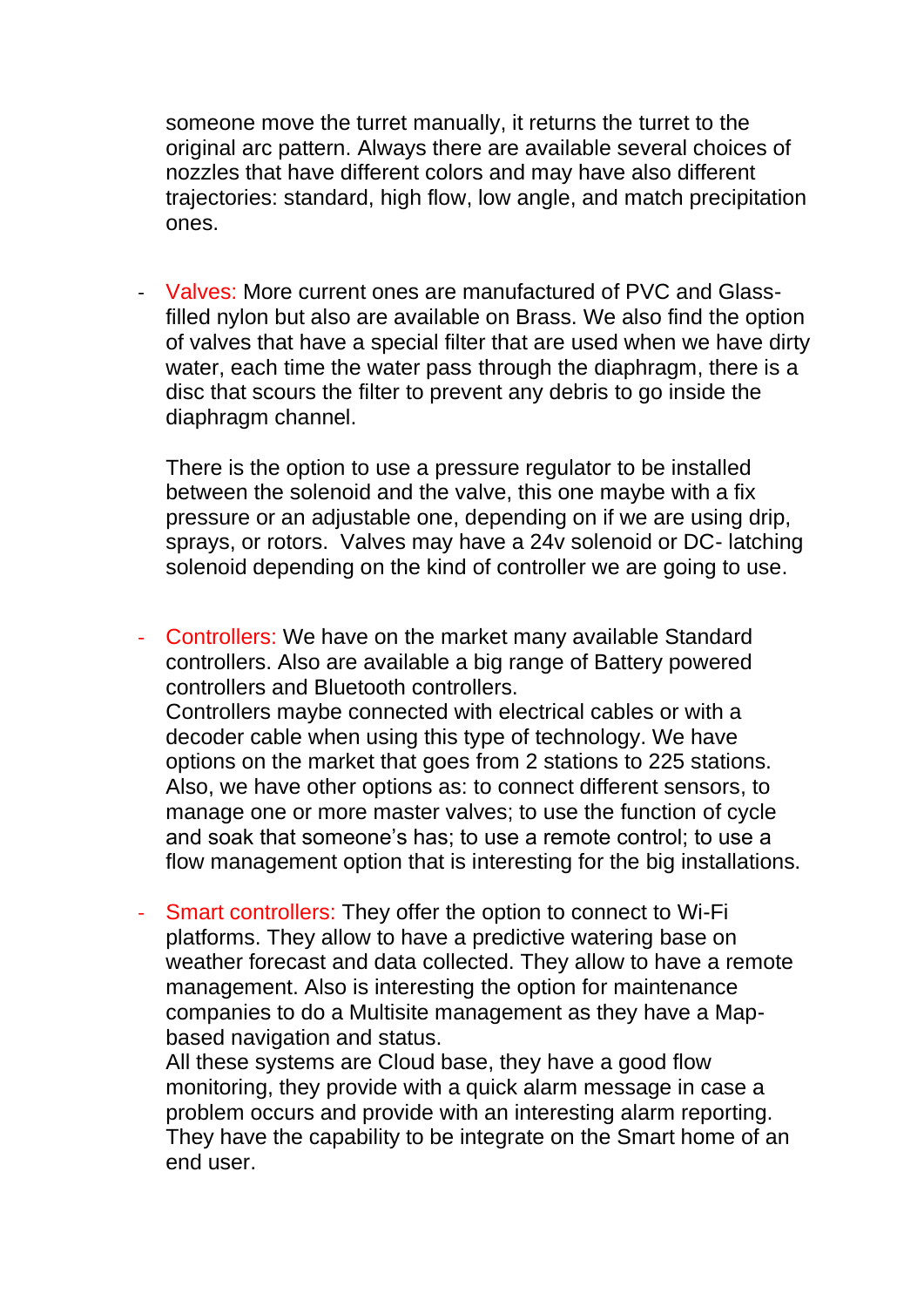Today we have the possibility of integrating some controllers that have all these great features to the management of a big city on what is known as a BMS system, so the manufacturer needs to pass their controllers protocols to the Municipality to integrate irrigation on their other system and this is what we know today as a "Smart city"

Sensors: There are many kinds of sensers available on the market today and is important before to choose one to know for what we want to use it: Rain sensors, Weather sensors, Flow sensors, Soil moisture sensors, Temperature sensors, Weather Station's. Some of these ones have the possibility to be also wireless what for many sites is very useful as prevent to have to do cross under asphalt, concrete or other hardscapes.

There are also in line pressure regulators with different sizes that are connected to the pipe in this way we may adjust the exact pressure on a water going downline an installation.

- Fliters: If we are not using drinking water, is highly recommended to use a filter, there are many types of filters available on the market, sand filters, mesh filters and disc filters. The more used for a medium and big size installations are the disc filters with an automatic autocleaning.

If we are using recycle water or water coming from lakes, channels, or other sources and specially if we use drip irrigation, always the use of a filtration is recommended.

Maintenance procedures to be recommended:

- To check always if there are units that have some leaking.
- To check that nozzles perform correctly and don't have any debris that affect their performance
- To check that the pressure on the nozzle is the appropriate one to avoid a bad irrigation of this one.
- To verify that the products installed at the pressure they work are placed at the recommended distance by the manufacturer.
- To check that the controller program is well set up and don't forget any station. Or have a no time or only a low time for one station. Or have the seasonal adjustment that is too low or too high. Or there is an overlap on some station. Or there is an electrical problem on the output from the controller to some station, etc.